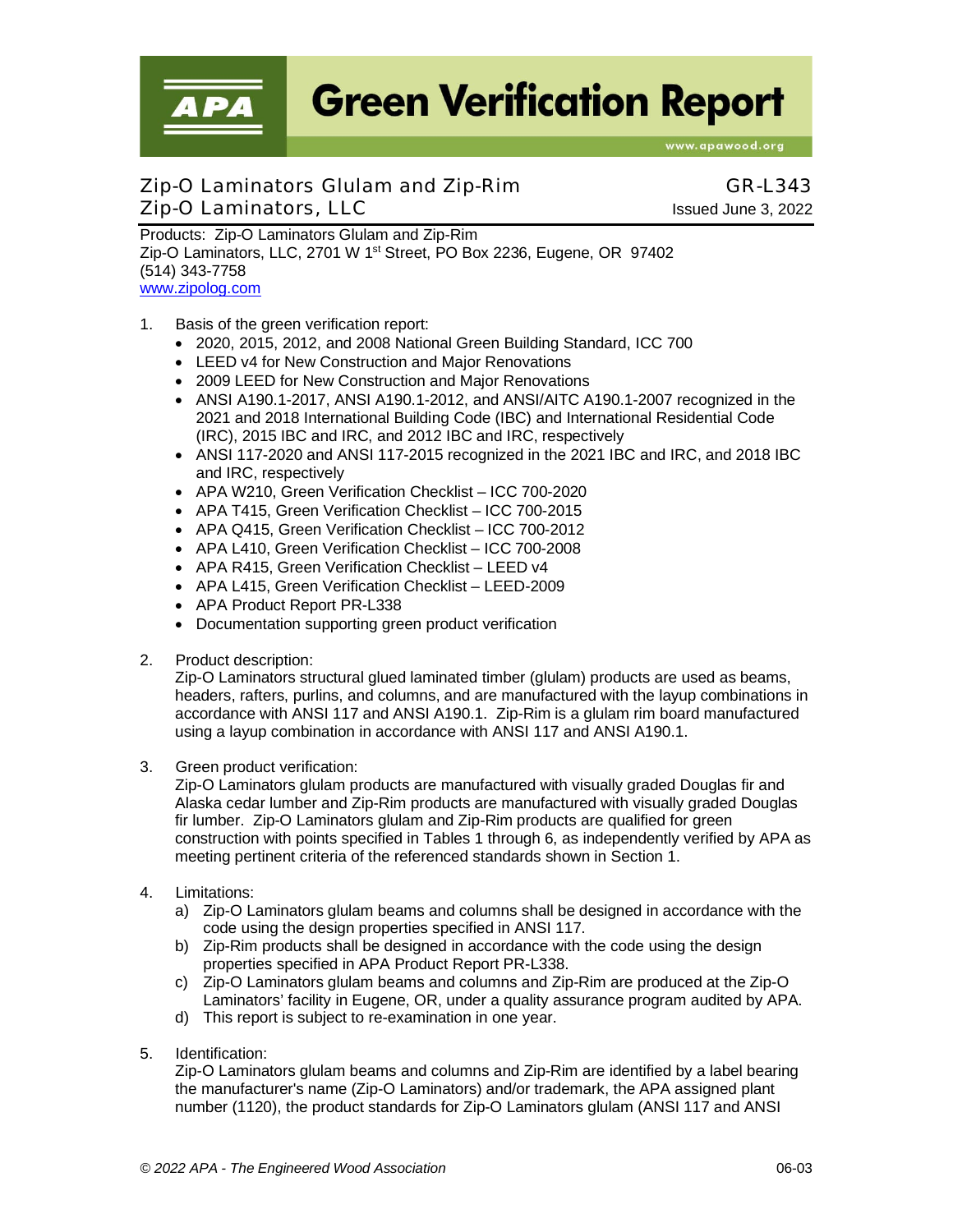A190.1) or the APA Product Report number PR-L338 for Zip-Rim, the APA logo, the combination symbol for Zip-O Laminators glulam, the report number GR-L343, and a means of identifying the date of manufacture.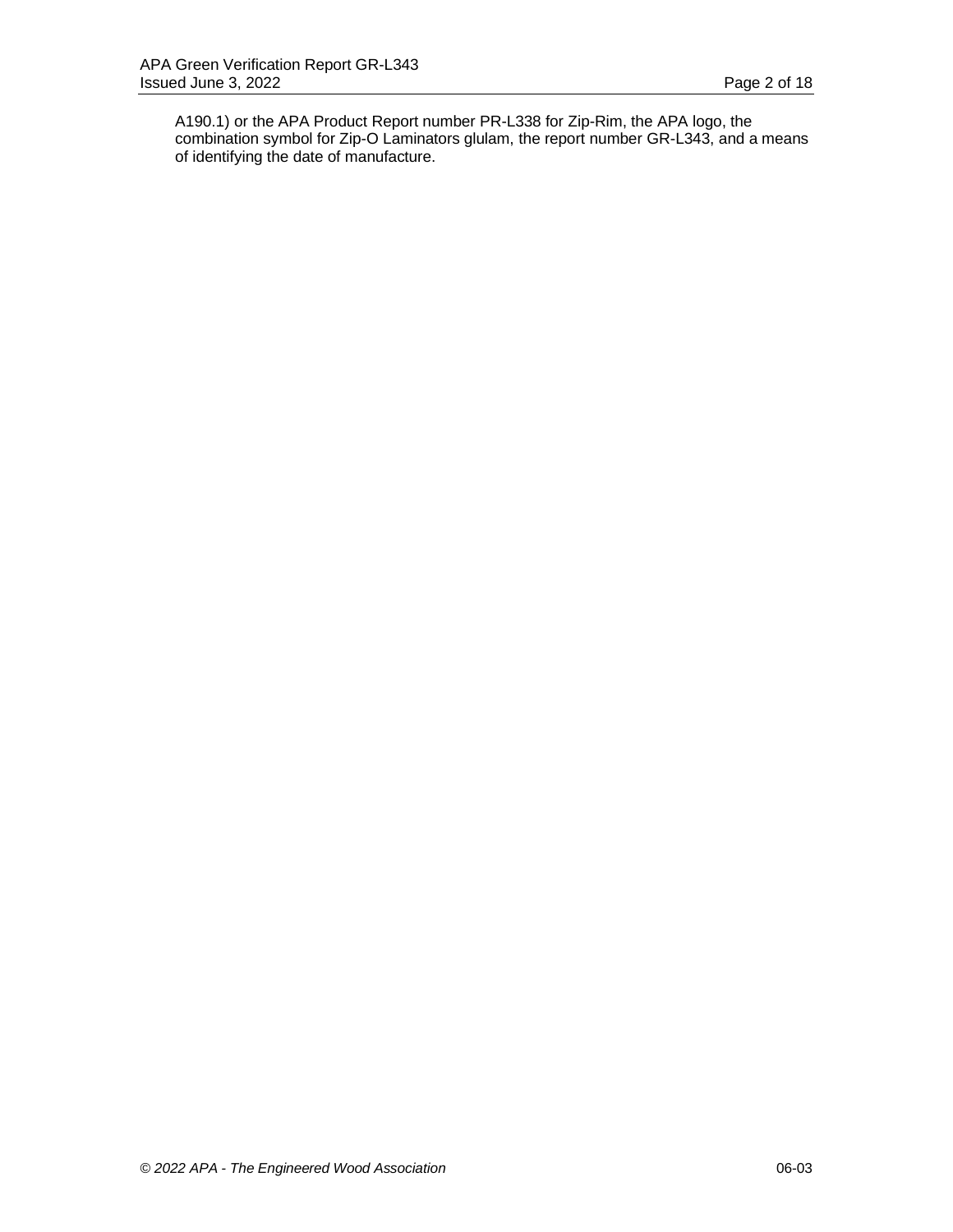# **Table 1. 2020 National Green Building Standard ICC 700-2020**

a) Points that have been verified as eligible by APA

| Section/Criteria                                                                                                                                                                                                                                                                        | Eligible<br>Points             | Possible<br>Maximum<br>Points |
|-----------------------------------------------------------------------------------------------------------------------------------------------------------------------------------------------------------------------------------------------------------------------------------------|--------------------------------|-------------------------------|
| 606.3 Manufacturing energy: Materials manufactured<br>using a minimum of 33% of the primary manufacturing<br>process energy derived from (1) renewable sources, (2)<br>combustible waste sources, or (3) renewal energy credits<br>(RECs) are used for major components of the building | 2 for each<br>material         | 6                             |
| 608.1 Resource-efficient materials: Products<br>containing fewer materials are used to achieve the same<br>end-use requirements as conventional products                                                                                                                                | 3 for each<br>material         | 9                             |
| 901.4(5) Wood materials: A minimum of 85% of material<br>within a product group is manufactured from composite<br>wood products that contain no added urea-formaldehyde<br>or are in accordance with the CARB                                                                           | 4 for each<br>product<br>group | 10                            |

|  |  |  |  | b) Eligible points that are conditional on construction application |  |
|--|--|--|--|---------------------------------------------------------------------|--|
|  |  |  |  |                                                                     |  |
|  |  |  |  |                                                                     |  |

|              | Section/Criteria                                                                                                                                                                                                                                                                                                                                                                                                                                                                                                                                                                                 | Eligible<br><b>Points</b>                       | Possible<br>Maximum<br>Points |
|--------------|--------------------------------------------------------------------------------------------------------------------------------------------------------------------------------------------------------------------------------------------------------------------------------------------------------------------------------------------------------------------------------------------------------------------------------------------------------------------------------------------------------------------------------------------------------------------------------------------------|-------------------------------------------------|-------------------------------|
| ✓            | 601.2 Material usage: Structural systems are designed<br>or construction techniques are implemented that reduce<br>and optimize material usage. (1) Minimum structural<br>member or element sizes in accordance with advanced<br>framing techniques or structural design standards are<br>selected, (2) Higher-grade or higher-strength of the same<br>materials than commonly specified for structural elements<br>and components in the building are used and sizes are<br>reduced accordingly, (3) Performance-based structural<br>design is used to optimize lateral force-resisting systems | 3 for each<br>system or<br>framing<br>technique | 9                             |
|              | 601.7(1) (a) Prefinished materials: 35% to less than<br>50% of the installed materials that have no additional<br>site-applied material for finishing (trims or wall coverings)                                                                                                                                                                                                                                                                                                                                                                                                                  | 1                                               |                               |
| ✓            | 601.7(1) (b) Prefinished materials: 50% to less than<br>90% of the installed materials that have no additional<br>site-applied material for finishing (trims or wall coverings)                                                                                                                                                                                                                                                                                                                                                                                                                  | $\overline{2}$                                  | 12                            |
|              | 601.7(1) (c) Prefinished materials: 90% or more of the<br>installed materials that have no additional site-applied<br>material for finishing (trims or wall coverings)                                                                                                                                                                                                                                                                                                                                                                                                                           | 5                                               |                               |
|              | 606.1(1) Biobased products: Two types of biobased<br>materials are used, each for more than 0.5% of the<br>project's projected building material cost                                                                                                                                                                                                                                                                                                                                                                                                                                            | 3                                               |                               |
| $\checkmark$ | 606.1(2) Biobased products: Two types of biobased<br>materials are used, each for more than 1% of the<br>project's projected building material cost                                                                                                                                                                                                                                                                                                                                                                                                                                              | 6                                               | 8                             |
| ✓            | 606.1(3) Biobased products: For each additional<br>biobased material used for more than 0.5% of the<br>project's projected building material cost                                                                                                                                                                                                                                                                                                                                                                                                                                                | 1 each with 2<br>max                            |                               |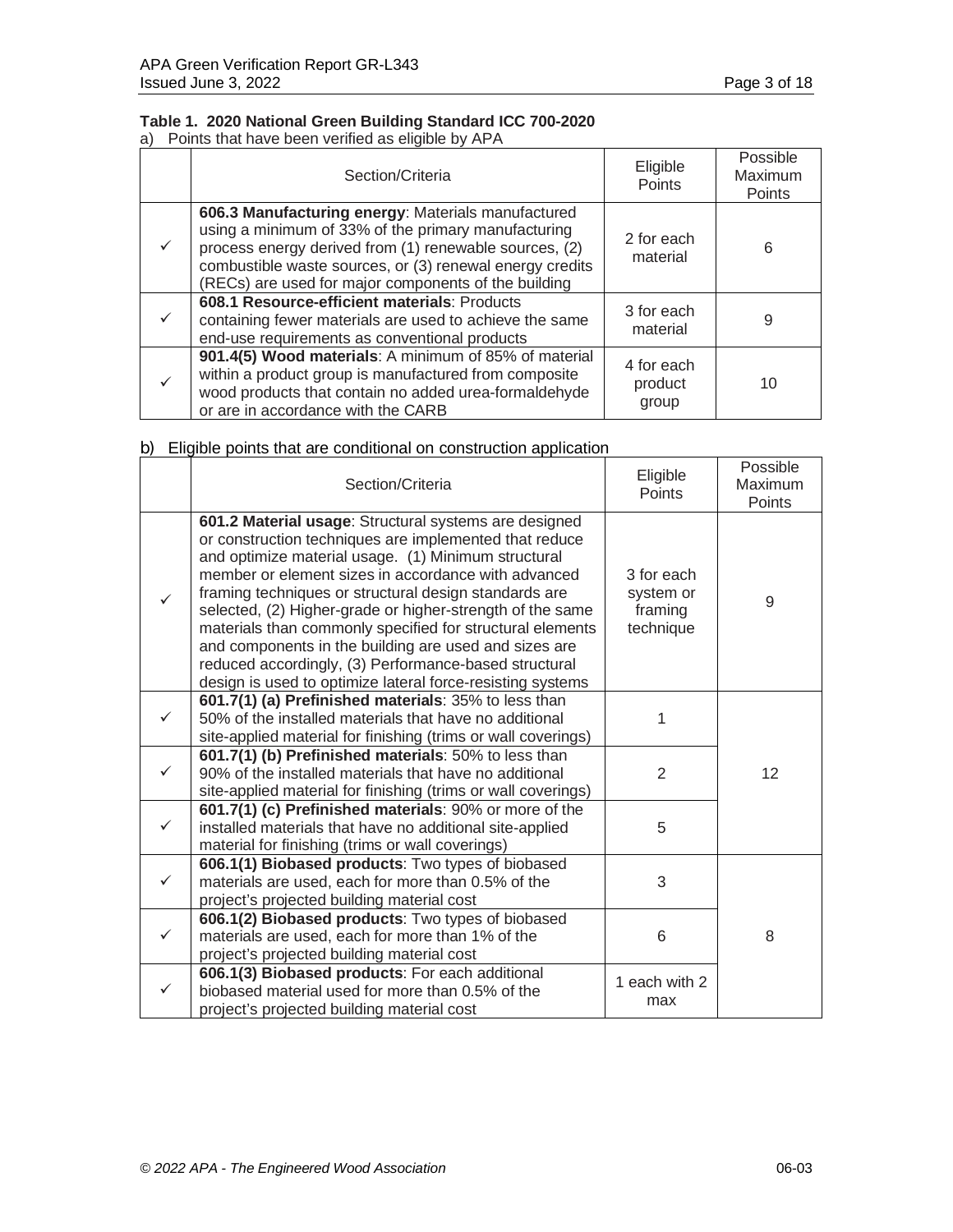|  | Table 1. 2020 National Green Building Standard ICC 700-2020 (Continued) |  |  |  |
|--|-------------------------------------------------------------------------|--|--|--|
|  | b) Eligible points that are conditional on construction application     |  |  |  |

|              | Section/Criteria                                                                                                                                                                                                                                                                                                                                                                                                                                                                                                                                                                                                                                                                                                                                                              | Eligible<br>Points                                                                                                                      | Possible<br>Maximum<br>Points                                                                                                                  |
|--------------|-------------------------------------------------------------------------------------------------------------------------------------------------------------------------------------------------------------------------------------------------------------------------------------------------------------------------------------------------------------------------------------------------------------------------------------------------------------------------------------------------------------------------------------------------------------------------------------------------------------------------------------------------------------------------------------------------------------------------------------------------------------------------------|-----------------------------------------------------------------------------------------------------------------------------------------|------------------------------------------------------------------------------------------------------------------------------------------------|
| $\checkmark$ | 606.2(2) Wood-based products: A minimum of 2<br>certified wood-based products are used in major<br>components of the building                                                                                                                                                                                                                                                                                                                                                                                                                                                                                                                                                                                                                                                 | $\overline{4}$                                                                                                                          | $\overline{\mathcal{A}}$                                                                                                                       |
| ✓            | 609.1 Regional materials: Regional materials are used<br>for major and/or minor components of the building with a<br>minimum of 75% of all products in that component<br>category being sourced regionally                                                                                                                                                                                                                                                                                                                                                                                                                                                                                                                                                                    | $\overline{2}$                                                                                                                          | 10                                                                                                                                             |
| $\checkmark$ | 610.1 Life cycle assessment: A life cycle assessment<br>(LCA) tool is used to select environmentally preferable<br>products or assemblies<br>610.1.1 Whole-building life cycle assessment: A<br>whole-building LCA is performed in conformance with<br>ASTM E2921 using ISO 14044 compliant life cycle<br>assessment<br>610.1.2 Life cycle assessment for a product or<br>assembly: An environmentally preferable product or<br>assembly is selected for an application based upon the<br>use of an LCA tool that incorporates data methods<br>compliant with ISO 14044 or other recognized standards<br>that compare the environmental impact of products or<br>assemblies                                                                                                   | 2 to 3 for<br>each product<br>LCA, 3 to 10<br>for each<br>assembly<br><b>LCA</b>                                                        | 15 for<br>whole-<br>building<br>LCA and<br>product or<br>assembly<br>LCA (15 for<br>whole-<br>building or<br>10 for<br>product or<br>assembly) |
| ✓            | 611.1 Product declarations: A minimum of 10 different<br>products installed in the building project, at the time of<br>certificate of occupancy, comply with one of the following<br>sub-sections-<br>611.1.1 Industry-wide declaration: A type III industry-<br>wide environmental product declaration (EPD) is<br>submitted for each product and is consistent with ISO<br>Standards 14025 and 21930 with at least a cradle-to-gate<br>scope<br>611.1.2 Product specific declaration: A product specific<br>Type III EPD is submitted for each product that is<br>manufacturer specific for an individual product or product<br>family and in compliance with the goal and scope for the<br>cradle-to-gate requirements in accordance with ISO<br>Standards 14025 and 21930 | Counted as 1<br>product for<br>each<br>industry-wide<br>declaration<br>and 2<br>products for<br>each product<br>specific<br>declaration | 5                                                                                                                                              |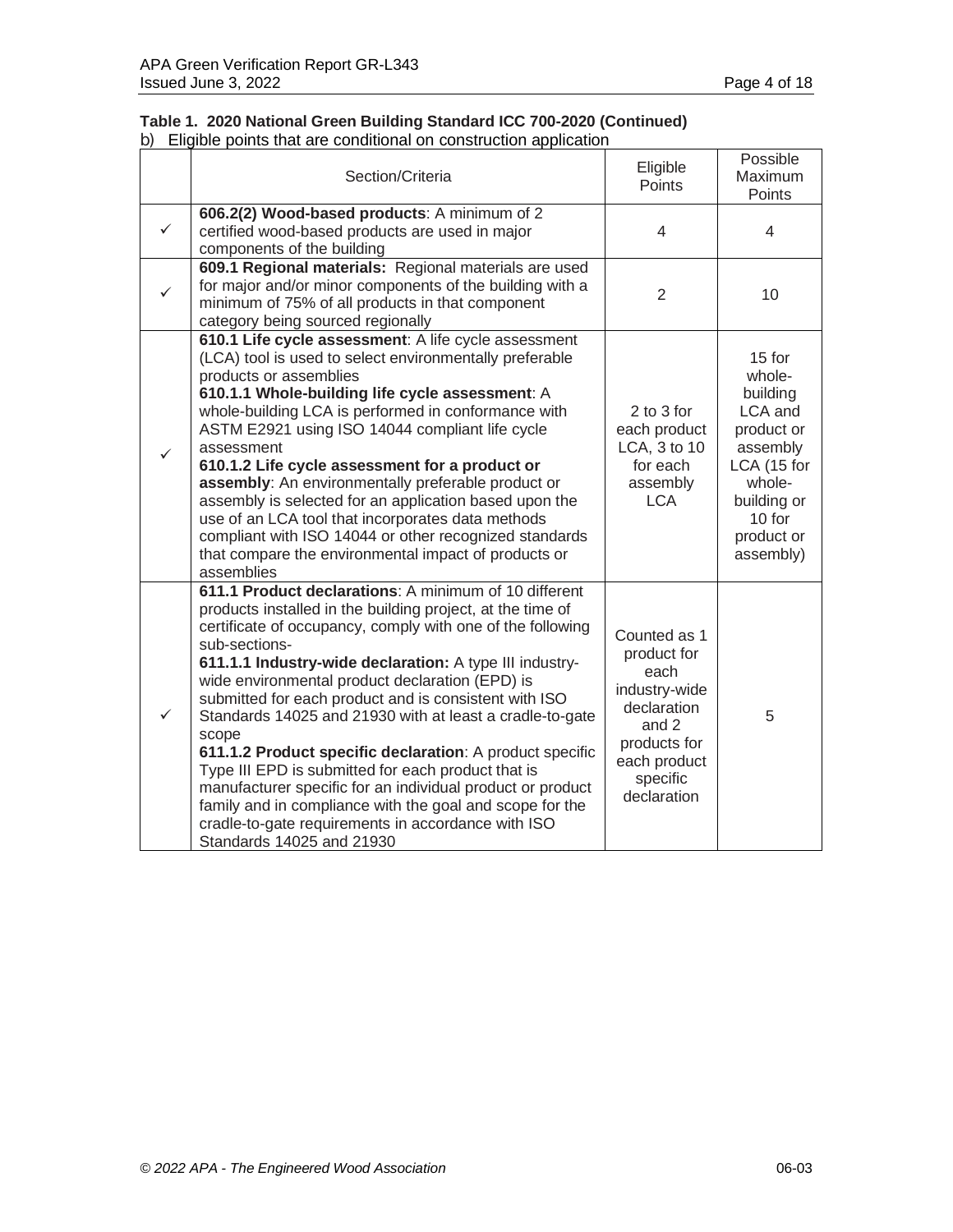## **Table 1. 2020 National Green Building Standard ICC 700-2020 (Continued)** b) Eligible points that are conditional on construction application<sup>(a)</sup>

|   | Section/Criteria                                                                                                                                                                                                                                                                                                                                  | Eligible<br>Points | Possible<br>Maximum<br>Points     |
|---|---------------------------------------------------------------------------------------------------------------------------------------------------------------------------------------------------------------------------------------------------------------------------------------------------------------------------------------------------|--------------------|-----------------------------------|
| ✓ | 613.2 Resilient Construction - Minimum structural<br>requirements (base design): The building is designed<br>and constructed in compliance with structural<br>requirements in the IBC or IRC as applicable                                                                                                                                        | 2                  |                                   |
|   | 613.3 Resilient Construction - Enhanced resilience<br>(10% above base design): Design and construction<br>practices are implemented to enhance the resilience and<br>durability of the structure by designing and building to<br>forces generated by flooding, snow, wind, or seismic (as<br>applicable) that are 10% higher than the base design | 3                  |                                   |
|   | 613.4 Resilient Construction - Enhanced resilience<br>(20% above base design): Design and construction<br>practices are implemented to enhance the resilience and<br>durability of the structure by designing and building to<br>forces generated by flooding, snow, wind, or seismic (as<br>applicable) that are 20% higher than the base design | 5                  | Declaration                       |
|   | 613.5 Resilient Construction - Enhanced resilience<br>(30% above base design): Design and construction<br>practices are implemented to enhance the resilience and<br>durability of the structure by designing and building to<br>forces generated by flooding, snow, wind, or seismic (as<br>applicable) that are 30% higher than the base design | 10                 | from the<br>engineer of<br>record |
| ✓ | 613.6 Resilient Construction - Enhanced resilience<br>(40% above base design): Design and construction<br>practices are implemented to enhance the resilience and<br>durability of the structure by designing and building to<br>forces generated by flooding, snow, wind, or seismic (as<br>applicable) that are 40% higher than the base design | 12                 |                                   |
| ✓ | 613.7 Resilient Construction - Enhanced resilience<br>(50% above base design): Design and construction<br>practices are implemented to enhance the resilience and<br>durability of the structure by designing and building to<br>forces generated by flooding, snow, wind, or seismic (as<br>applicable) that are 50% higher than the base design | 15                 |                                   |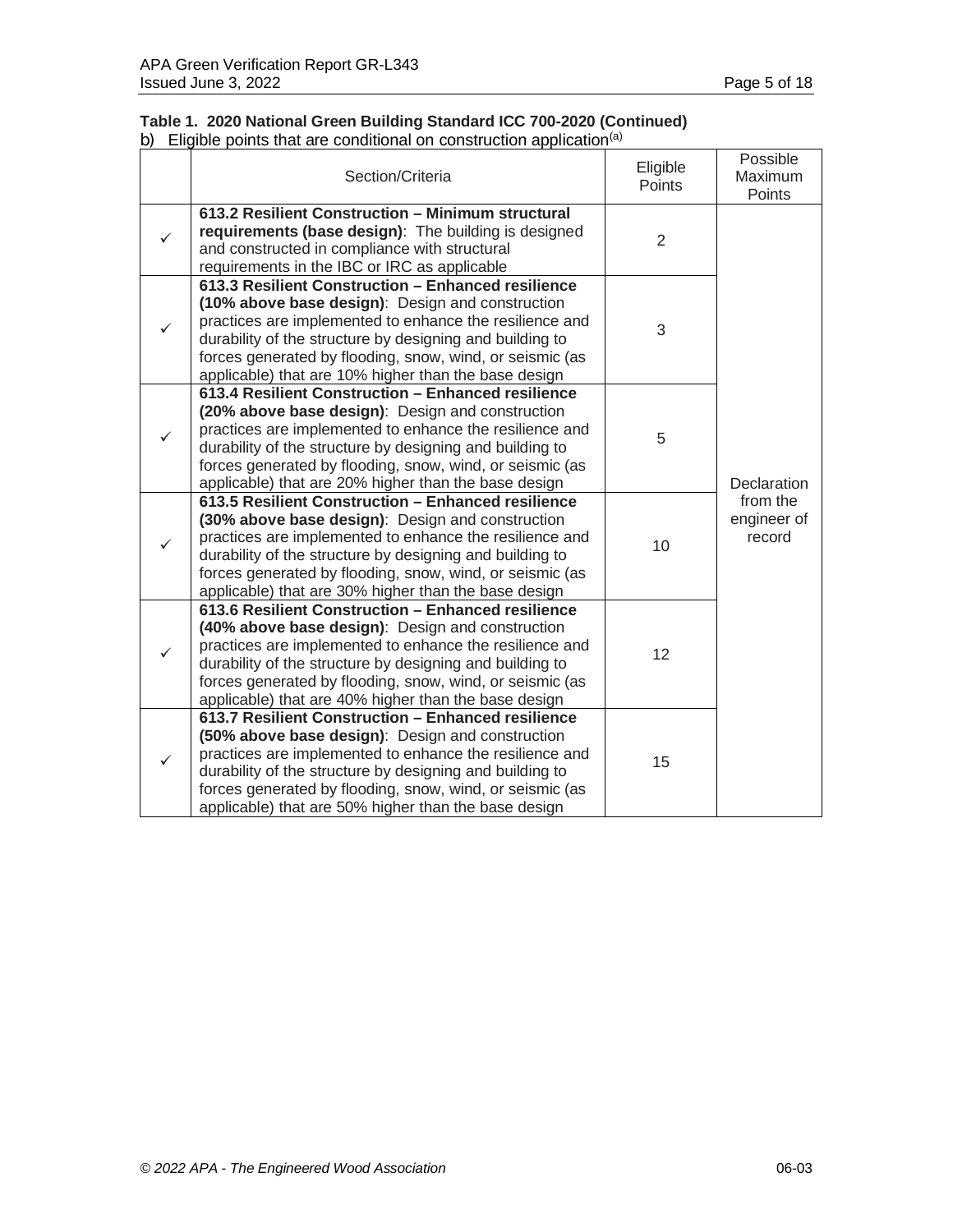# **Table 2. 2015 National Green Building Standard ICC 700-2015**

a) Points that have been verified as eligible by APA

| Section/Criteria                                                                                                                                                                                                                                                                        | Eligible<br>Points             | Possible<br>Maximum<br>Points |
|-----------------------------------------------------------------------------------------------------------------------------------------------------------------------------------------------------------------------------------------------------------------------------------------|--------------------------------|-------------------------------|
| 606.3 Manufacturing energy: Materials manufactured<br>using a minimum of 33% of the primary manufacturing<br>process energy derived from (1) renewable sources, (2)<br>combustible waste sources, or (3) renewal energy credits<br>(RECs) are used for major components of the building | 2 for each<br>material         | 6                             |
| 608.1 Resource-efficient materials: Products<br>containing fewer materials are used to achieve the same<br>end-use requirements as conventional products                                                                                                                                | 3 for each<br>material         | 9                             |
| 901.4(5) Wood materials: A minimum of 85% of material<br>within a product group is manufactured from composite<br>wood products that contain no added urea-formaldehyde<br>or are in accordance with the CARB                                                                           | 4 for each<br>product<br>group | 10                            |

|  |  |  |  | b) Eligible points that are conditional on construction application |  |  |
|--|--|--|--|---------------------------------------------------------------------|--|--|
|  |  |  |  |                                                                     |  |  |

|              | Section/Criteria                                                                                                                                                                                                                                                                                                                                                                                                                                                                                                                                                                                 | Eligible<br><b>Points</b>                       | Possible<br>Maximum<br>Points |
|--------------|--------------------------------------------------------------------------------------------------------------------------------------------------------------------------------------------------------------------------------------------------------------------------------------------------------------------------------------------------------------------------------------------------------------------------------------------------------------------------------------------------------------------------------------------------------------------------------------------------|-------------------------------------------------|-------------------------------|
| $\checkmark$ | 601.2 Material usage: Structural systems are designed<br>or construction techniques are implemented that reduce<br>and optimize material usage. (1) Minimum structural<br>member or element sizes in accordance with advanced<br>framing techniques or structural design standards are<br>selected, (2) Higher-grade or higher-strength of the same<br>materials than commonly specified for structural elements<br>and components in the building are used and sizes are<br>reduced accordingly, (3) Performance-based structural<br>design is used to optimize lateral force-resisting systems | 3 for each<br>system or<br>framing<br>technique | 9                             |
|              | 601.7(1) Prefinished materials: 90% or more of the<br>installed materials that have no additional site-applied<br>material for finishing (trims or wall coverings)                                                                                                                                                                                                                                                                                                                                                                                                                               | 5                                               |                               |
| $\checkmark$ | 601.7(2) Prefinished materials: 50% to less than 90% of<br>the installed materials that have no additional site-applied<br>material for finishing (trims or wall coverings)                                                                                                                                                                                                                                                                                                                                                                                                                      | 2                                               | 12                            |
|              | 601.7(3) Prefinished materials: 35% to less than 50% of<br>the installed materials that have no additional site-applied<br>material for finishing (trims or wall coverings)                                                                                                                                                                                                                                                                                                                                                                                                                      |                                                 |                               |
|              | 606.1(1) Biobased products: Two types of biobased<br>materials are used, each for more than 0.5% of the<br>project's projected building material cost                                                                                                                                                                                                                                                                                                                                                                                                                                            | 3                                               |                               |
| $\checkmark$ | 606.1(2) Biobased products: Two types of biobased<br>materials are used, each for more than 1% of the<br>project's projected building material cost                                                                                                                                                                                                                                                                                                                                                                                                                                              | 6                                               | 8                             |
| ✓            | 606.1(3) Biobased products: For each additional<br>biobased material used for more than 0.5% of the<br>project's projected building material cost                                                                                                                                                                                                                                                                                                                                                                                                                                                | 1 each with 2<br>max                            |                               |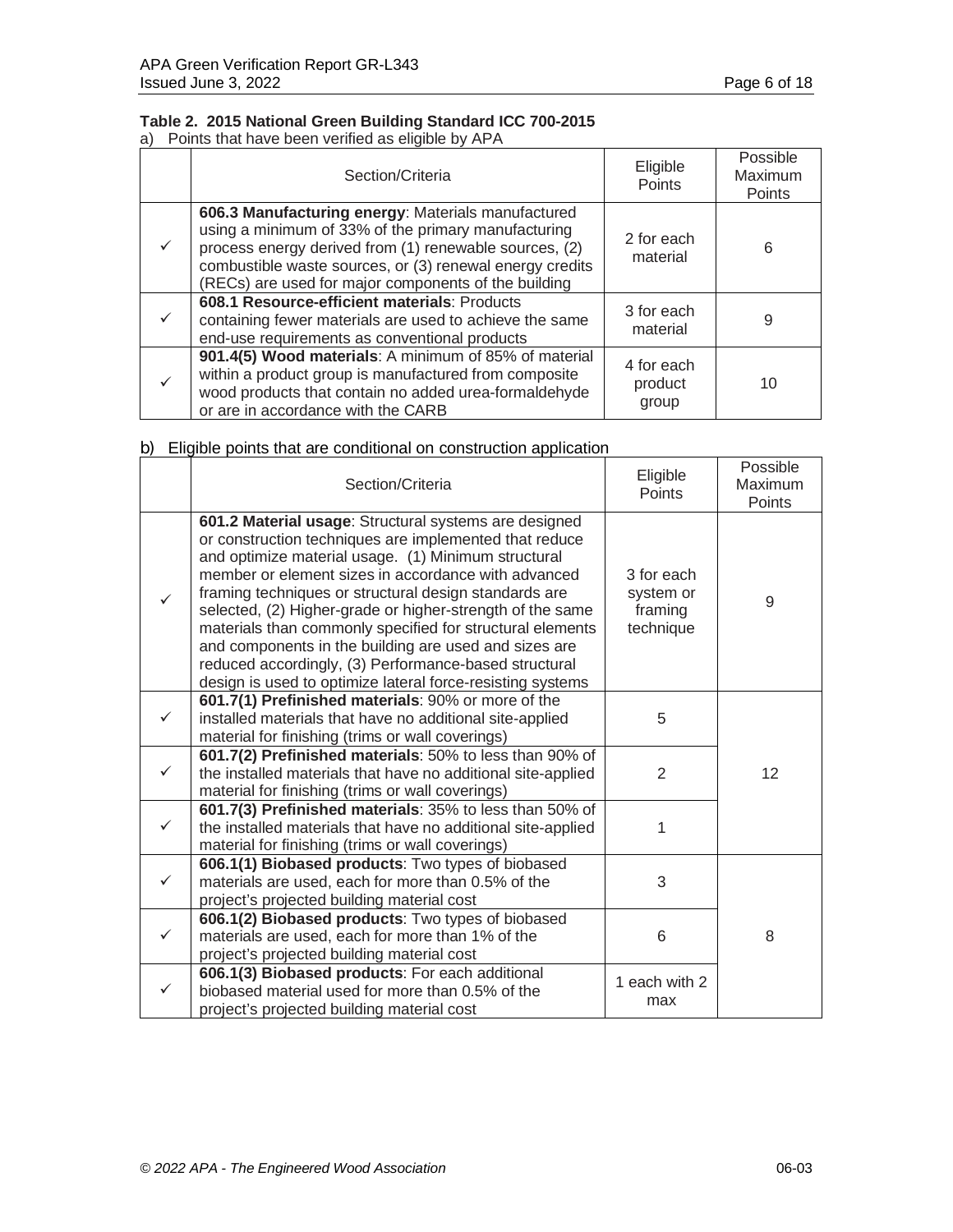### **Table 2. 2015 National Green Building Standard ICC 700-2015 (Continued)** b) Eligible points that are conditional on construction application

| Section/Criteria                                                                                                                                                                                                                                                                                                                                                                                                                                                                                                                                                                                                                                                                                                      | Eligible<br><b>Points</b>                                                     | Possible<br>Maximum<br>Points                                                                                                                      |
|-----------------------------------------------------------------------------------------------------------------------------------------------------------------------------------------------------------------------------------------------------------------------------------------------------------------------------------------------------------------------------------------------------------------------------------------------------------------------------------------------------------------------------------------------------------------------------------------------------------------------------------------------------------------------------------------------------------------------|-------------------------------------------------------------------------------|----------------------------------------------------------------------------------------------------------------------------------------------------|
| 609.1 Regional materials: Regional materials are used<br>for major and/or minor components of the building with a<br>minimum of 75% of all products in that component<br>category being sourced regionally                                                                                                                                                                                                                                                                                                                                                                                                                                                                                                            | $\mathfrak{p}$                                                                | 10                                                                                                                                                 |
| 610.1 Life cycle assessment: A life cycle analysis (LCA)<br>tool is used to select environmentally preferable products<br>or assemblies, or LCA is conducted on the entire building<br>610.1.1 Whole-building life cycle assessment: A<br>whole-building LCA is performed in conformance with<br>ASTM E2921 using ISO 14044 compliant life cycle<br>assessment<br>610.1.2 Life cycle assessment for a product or<br>assembly: An environmentally preferable product or<br>assembly is selected for an application based upon the<br>use of an LCA tool that incorporates data methods<br>compliant with ISO 14044 or other recognized standards<br>that compare the environmental impact of products or<br>assemblies | $2$ to $3$ for<br>each product<br>LCA, 3 to 10<br>for each<br>assembly<br>LCA | $15$ for<br>whole-<br>building<br>LCA and<br>product or<br>assembly<br>LCA (15 for<br>whole-<br>building or<br>$10$ for<br>product or<br>assembly) |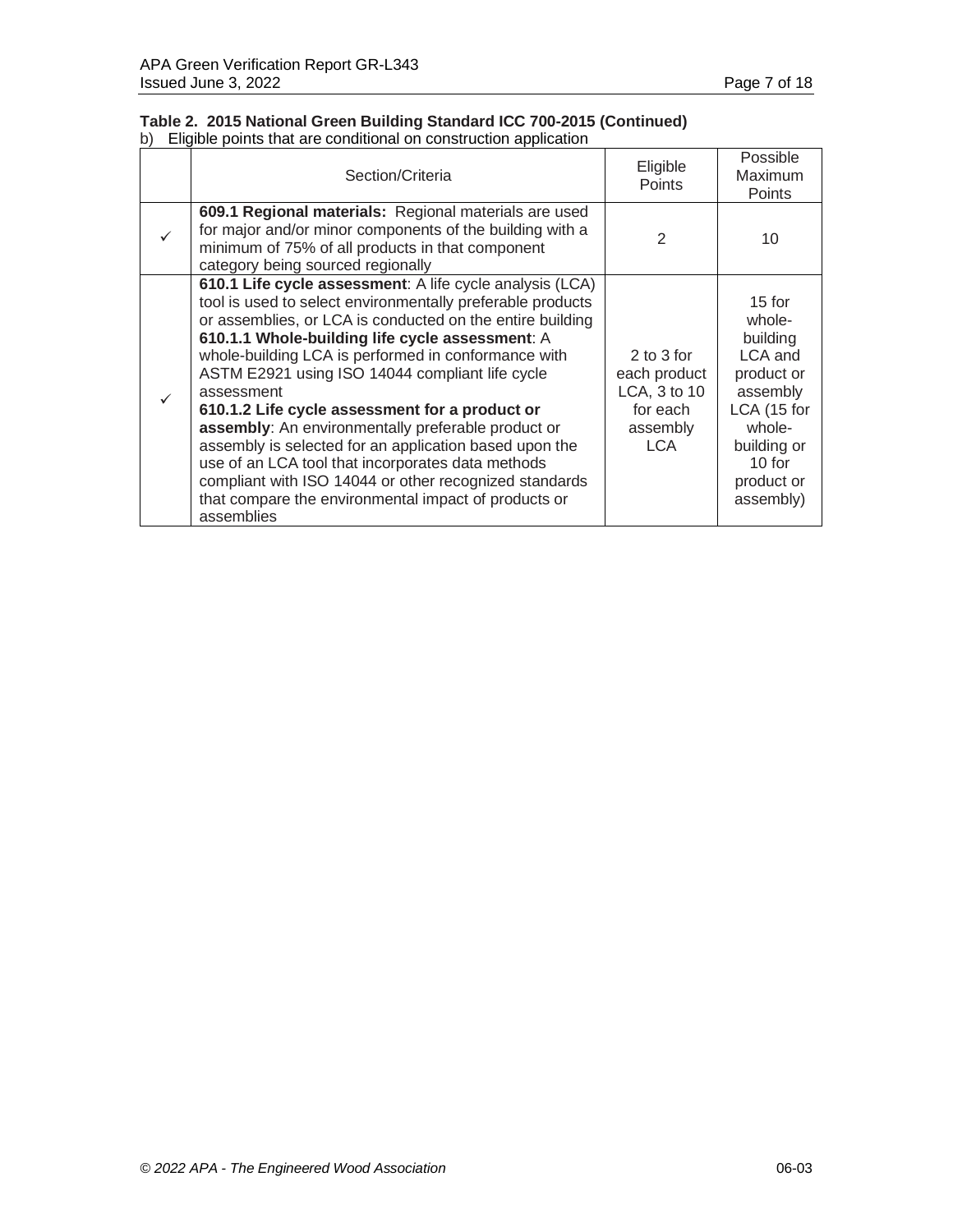# **Table 3. National Green Building Standard ICC 700-2012**

a) Points that have been verified by APA

|              | Section/Criteria                                                                                                                                                                                                                                                                   | Eligible<br>Points             | Possible<br>Maximum<br>Points |
|--------------|------------------------------------------------------------------------------------------------------------------------------------------------------------------------------------------------------------------------------------------------------------------------------------|--------------------------------|-------------------------------|
|              | 606.3 Manufacturing energy: Materials manufactured<br>using a minimum of 33% of the primary manufacturing<br>process energy derived from (1) renewable sources, (2)<br>combustible waste sources, or (3) renewal energy credits<br>(REC's) are used for components of the building | 2 for each<br>material         | 6                             |
| $\checkmark$ | 608.1 Resource-efficient materials: Products<br>containing fewer materials are used to achieve the same<br>end-use requirements as conventional products                                                                                                                           | 3 for each<br>material         | 9                             |
|              | 901.4(5) Wood materials: A minimum of 85% of material<br>within a product group is manufactured from composite<br>wood products that contain no added urea-formaldehyde<br>or are in accordance with the CARB                                                                      | 4 for each<br>product<br>group | 10                            |

|              | Section/Criteria                                                                                                                                                                                                                                                                                                                                                                                                                                                                                                                                                                                 | Eligible<br><b>Points</b>                       | Possible<br>Maximum<br>Points |
|--------------|--------------------------------------------------------------------------------------------------------------------------------------------------------------------------------------------------------------------------------------------------------------------------------------------------------------------------------------------------------------------------------------------------------------------------------------------------------------------------------------------------------------------------------------------------------------------------------------------------|-------------------------------------------------|-------------------------------|
| $\checkmark$ | 601.2 Material usage: Structural systems are designed<br>or construction techniques are implemented that reduce<br>and optimize material usage. (1) Minimum structural<br>member or element sizes in accordance with advanced<br>framing techniques or structural design standards are<br>selected, (2) Higher-grade or higher-strength of the same<br>materials than commonly specified for structural elements<br>and components in the building are used and sizes are<br>reduced accordingly, (3) Performance-based structural<br>design is used to optimize lateral force-resisting systems | 3 for each<br>system or<br>framing<br>technique | 9                             |
| ✓            | 601.7(1) Site-applied finishing materials: 90% or more<br>of the installed materials that do not require additional<br>site-applied material for finishing (trims or wall coverings)                                                                                                                                                                                                                                                                                                                                                                                                             | 5                                               |                               |
| ✓            | 601.7(2) Site-applied finishing materials: 50% to less<br>than 90% of the installed materials that do not require<br>additional site-applied material for finishing (trims or wall<br>coverings)                                                                                                                                                                                                                                                                                                                                                                                                 | 2                                               | 12                            |
|              | 601.7(3) Site-applied finishing materials: 35% to less<br>than 50% of the installed materials that do not require<br>additional site-applied material for finishing (trims or wall<br>coverings)                                                                                                                                                                                                                                                                                                                                                                                                 | 1                                               |                               |
| $\checkmark$ | 606.1(1) Biobased products: Two types of biobased<br>materials are used, each for more than 0.5% of the<br>project's projected building material cost                                                                                                                                                                                                                                                                                                                                                                                                                                            | 3                                               |                               |
| ✓            | 606.1(2) Biobased products: Two types of biobased<br>materials are used, each for more than 1% of the<br>project's projected building material cost                                                                                                                                                                                                                                                                                                                                                                                                                                              | 6                                               | 8                             |
| $\checkmark$ | 606.1(3) Biobased products: For each additional<br>biobased material used for more than 0.5% of the<br>project's projected building material cost                                                                                                                                                                                                                                                                                                                                                                                                                                                | 1 each with 2<br>max                            |                               |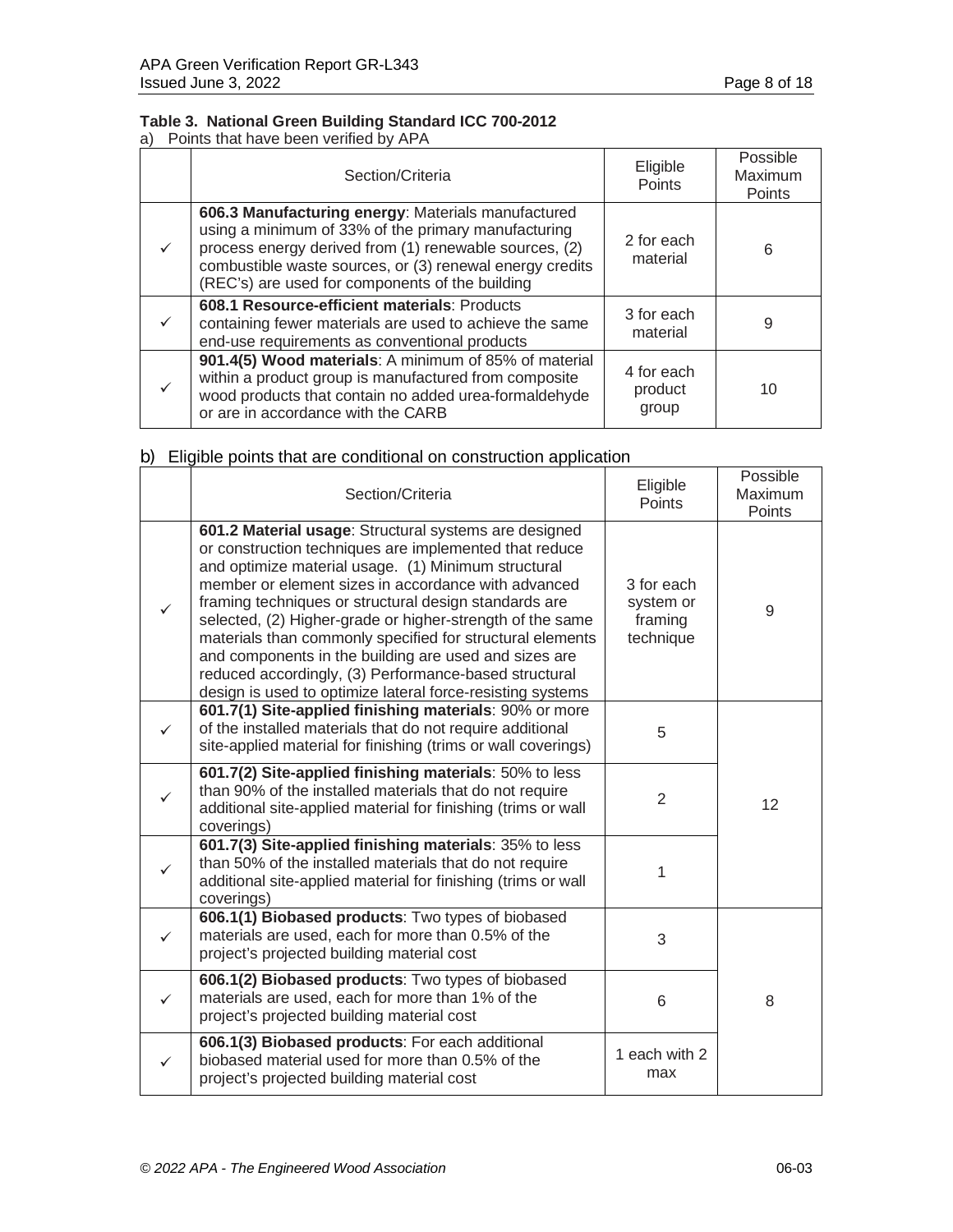### **Table 3. National Green Building Standard ICC 700-2012 (Continued)**

| 606.2(2) Certified wood: A minimum of 2 certified wood-<br>based products are used in major elements of the<br>building such as walls, floors or roof                                                                                                                                                                                                                                                                                                                                                                                                                                                                                                                                                                        | 4                                                                                                    | 4                                                                           |
|------------------------------------------------------------------------------------------------------------------------------------------------------------------------------------------------------------------------------------------------------------------------------------------------------------------------------------------------------------------------------------------------------------------------------------------------------------------------------------------------------------------------------------------------------------------------------------------------------------------------------------------------------------------------------------------------------------------------------|------------------------------------------------------------------------------------------------------|-----------------------------------------------------------------------------|
| 609.1 Regional materials: Regional materials are used<br>for major elements or components of the building                                                                                                                                                                                                                                                                                                                                                                                                                                                                                                                                                                                                                    | 2                                                                                                    | 10                                                                          |
| 610.1 Life cycle analysis: A life cycle analysis (LCA)<br>tool is used to select environmentally preferable products<br>or assemblies, or LCA is conducted on the entire building<br>610.1.1 Whole-building life cycle analysis: A whole-<br>building LCA is performed using a life cycle assessment<br>and data compliant with ISO 14044 or other recognized<br>standards<br>610.1.2 Life cycle analysis for a product or assembly:<br>An environmentally preferable product or assembly is<br>selected for an application based upon the use of an LCA<br>tool that incorporates data methods compliant with ISO<br>14044 or other recognized standards that compare the<br>environmental impact of products or assemblies | 2 to 3 for<br>each<br>material, 3 to<br>10 for each<br>assembly, or<br>15 for whole-<br>building LCA | 10 for each<br>product or<br>assembly, or<br>$15$ for<br>whole-<br>building |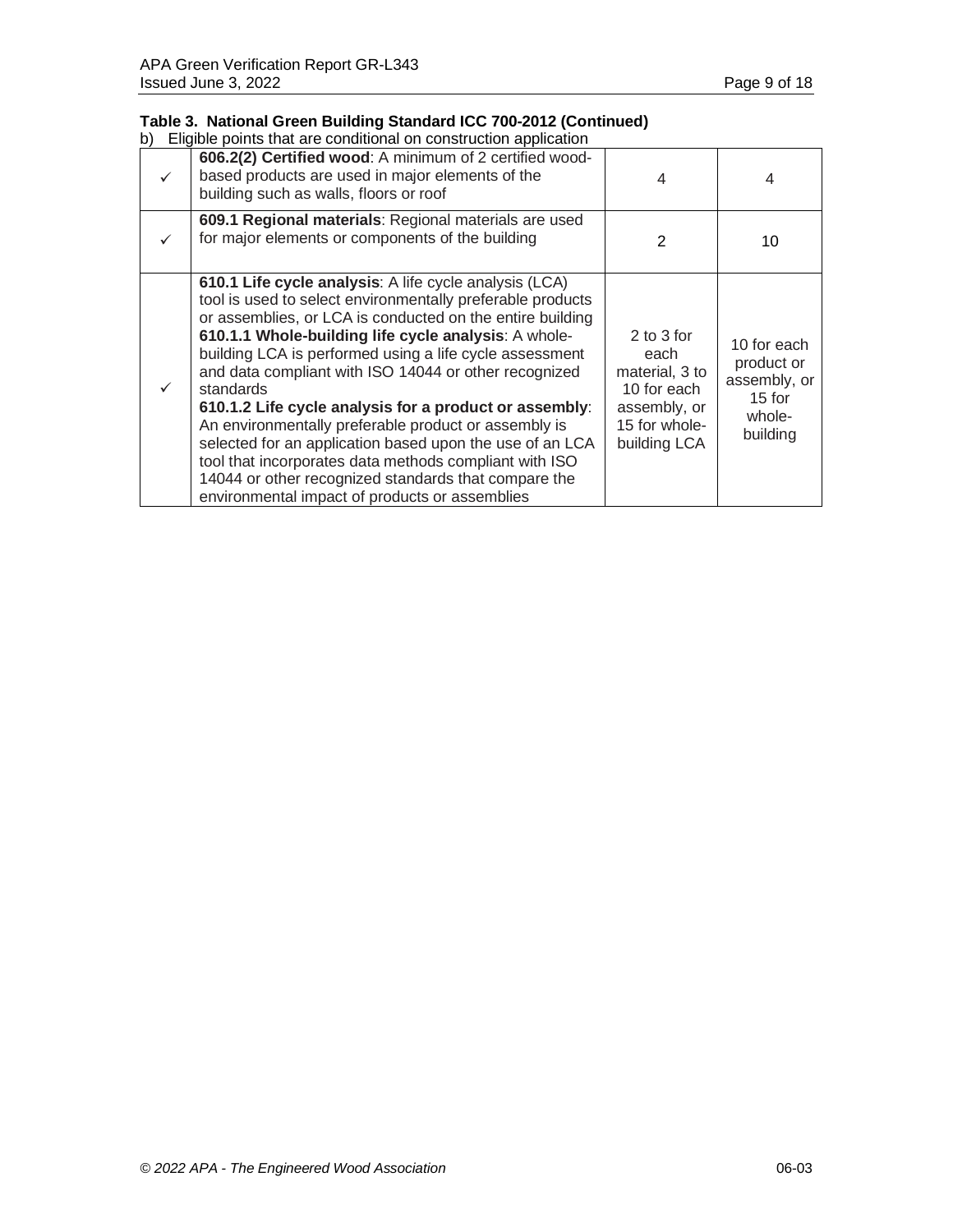# **Table 4. National Green Building Standard ICC 700-2008**

a) Points that have been verified as eligible by APA

| Section/Criteria                                                                                                                                                                                                                                                                                                                                   | Eligible<br>Points                                                          | Possible<br>Maximum<br><b>Points</b> |
|----------------------------------------------------------------------------------------------------------------------------------------------------------------------------------------------------------------------------------------------------------------------------------------------------------------------------------------------------|-----------------------------------------------------------------------------|--------------------------------------|
| 606.3 Manufacturing energy: Materials are used for<br>major components of the building that are manufactured<br>using a minimum of 33% of the primary manufacturing<br>process energy derived from renewable sources,<br>combustible waste sources, or renewal energy credits<br>(REC's)                                                           | 2 for each<br>material                                                      | 6                                    |
| 607.1 Resource-efficient materials: Products contain-<br>ing fewer materials are used to achieve the same end-<br>use requirements as conventional products                                                                                                                                                                                        | 3 for each<br>material                                                      | 9                                    |
| 609.1 Life cycle analysis: A more environmentally<br>preferable product or assembly is selected for an<br>application based upon the use of a Life Cycle<br>Assessment (LCA) tool compliant with ISO 14044 or<br>other recognized standards that compare the envi-<br>ronmental impact of building materials, assemblies, or<br>the whole building | 3 per product<br>system<br>comparison<br>or 15 for<br>whole<br>building LCA | 15                                   |
| 901.4(5) Wood materials: A minimum of 85% of material<br>within a product group is manufactured from composite<br>wood products that contain no added urea-formaldehyde<br>or are in accordance with the CARB                                                                                                                                      | 4 for each<br>product<br>group                                              | 10                                   |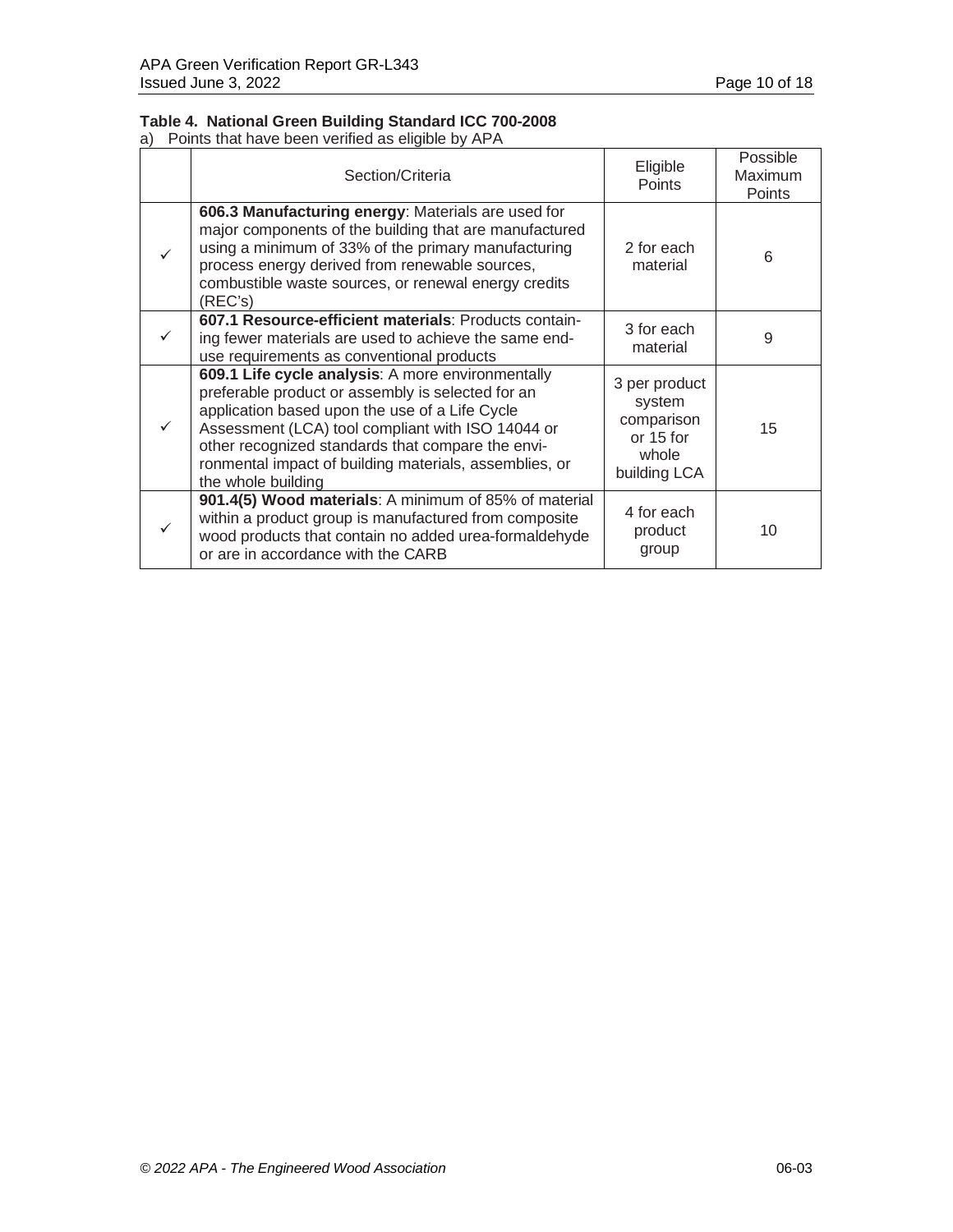#### **Table 4. National Green Building Standard ICC 700-2008 (continued)** b) Eligible points that are conditional on construction application

| Section/Criteria                                                                                                                                                                                | Eligible<br><b>Points</b>                       | Possible<br>Maximum<br><b>Points</b> |
|-------------------------------------------------------------------------------------------------------------------------------------------------------------------------------------------------|-------------------------------------------------|--------------------------------------|
| 601.2 Material usage: Building-code-compliant structural<br>systems or advanced framing techniques are<br>implemented that optimize material usage                                              | 3 for each<br>system or<br>framing<br>technique | 9                                    |
| 601.7(1) Site-applied finishing materials: 90% or more<br>of the installed materials that do not require additional<br>site-applied material for finishing (trims or wall coverings)            | 5                                               |                                      |
| 601.7(2) Site-applied finishing materials: 50 to less<br>than 90% of the installed materials that do not require<br>additional site-applied material for finishing (trims or wall<br>coverings) | $\mathfrak{D}$                                  | 12                                   |
| 606.1(1) Biobased products: Two types of biobased<br>materials are used, each for more than 0.5% of the<br>project's projected building material cost                                           | 3                                               |                                      |
| 606.1(2) Biobased products: Two types of biobased<br>materials are used, each for more than 1% of the<br>project's projected building material cost                                             | 6                                               | 8                                    |
| 606.1(3) Biobased products: For each additional<br>biobased material used for more than 0.5% of the<br>project's projected building material cost                                               | 1 each with 2<br>max                            |                                      |
| 606.2(2) Certified wood: A minimum of 2 certified wood-<br>based products are used for major elements of the<br>building such as walls, floors or roof                                          | 4                                               | 4                                    |
| 608.1 Indigenous materials: Indigenous materials are<br>used for major elements of the building                                                                                                 | $\overline{2}$                                  | 10                                   |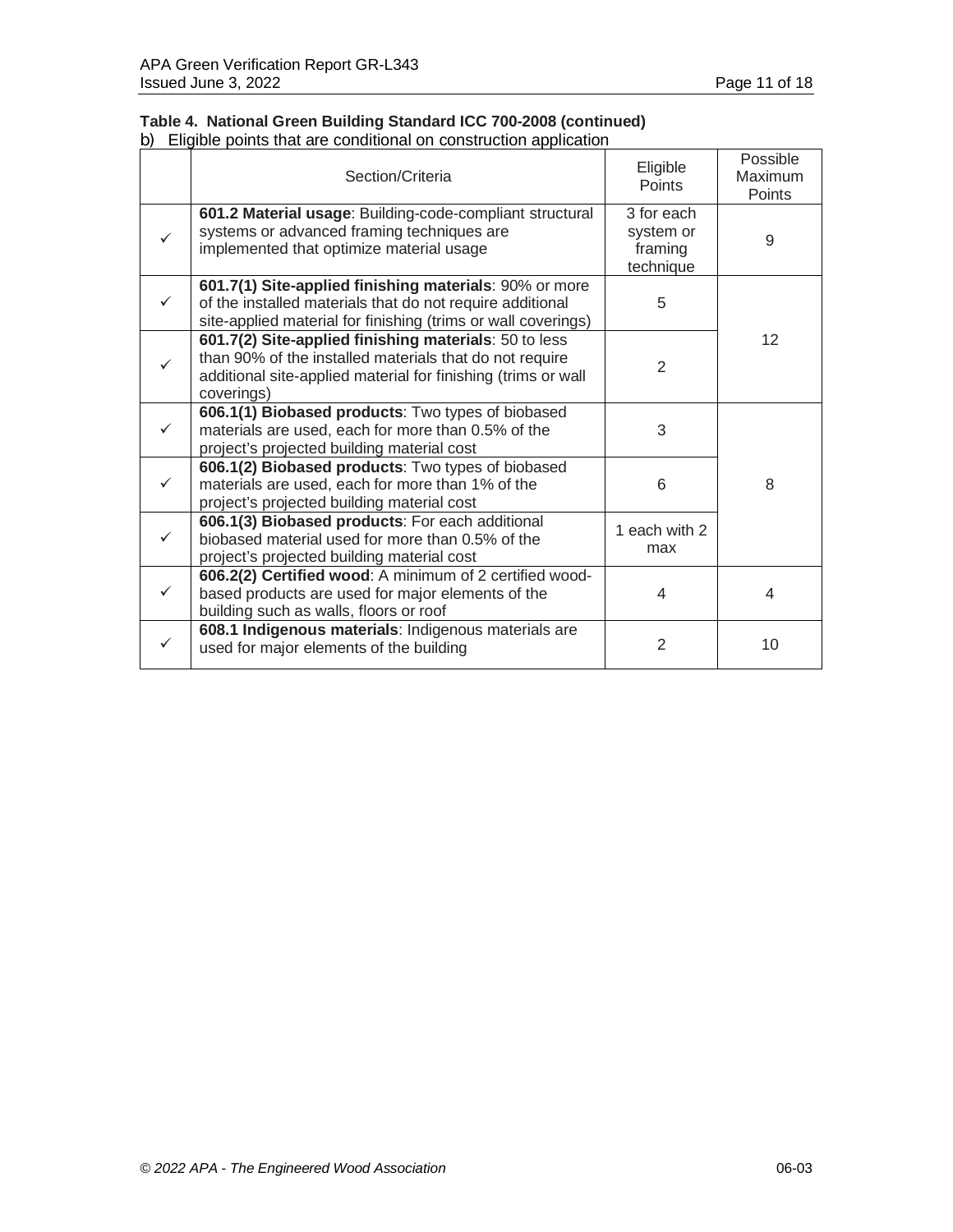# **Table 5. LEED v4 for New Construction and Major Renovations**

a) Points that have been verified as eligible by APA

| Section/Criteria                                                                                                                                                                                                                                                                                                                                                                                                                                                                                                                                         | Eligible<br>Points                           | Possible<br>Maximum<br>Points |
|----------------------------------------------------------------------------------------------------------------------------------------------------------------------------------------------------------------------------------------------------------------------------------------------------------------------------------------------------------------------------------------------------------------------------------------------------------------------------------------------------------------------------------------------------------|----------------------------------------------|-------------------------------|
| Low Emitting Materials. Composite wood evaluation<br>Glued laminated beams are considered compliant if they<br>are made with moisture resistant adhesives meeting<br>ASTM D2559, have no surface treatments with added<br>urea-formaldehyde resins or coatings, and if they are<br>certified according to Structural Glued Laminated Timber<br>(ANSI A109.1), referenced in ID# LI 10466 LEM<br>Composite Wood (www.usgbc.org/leedaddenda/10466).<br>No further VOC emissions testing is required to meet the<br>Low Emitting Materials credit criteria. | See LEED v4<br>for<br>calculation<br>methods | 3                             |

| Section/Criteria                                                                                                                                                                                                                                                                                                                                                                                                                                                                                                                                                                                                                                                                                                                                                                                                                                                                                                                                                                                                                                                                                                                                                                                                                                                                                                                                                                                                                                                                                                                                                                                                                                                                                                       | Eligible<br>Points | Possible<br>Maximum<br>Points |
|------------------------------------------------------------------------------------------------------------------------------------------------------------------------------------------------------------------------------------------------------------------------------------------------------------------------------------------------------------------------------------------------------------------------------------------------------------------------------------------------------------------------------------------------------------------------------------------------------------------------------------------------------------------------------------------------------------------------------------------------------------------------------------------------------------------------------------------------------------------------------------------------------------------------------------------------------------------------------------------------------------------------------------------------------------------------------------------------------------------------------------------------------------------------------------------------------------------------------------------------------------------------------------------------------------------------------------------------------------------------------------------------------------------------------------------------------------------------------------------------------------------------------------------------------------------------------------------------------------------------------------------------------------------------------------------------------------------------|--------------------|-------------------------------|
| Building life-cycle impact reduction. Option 4:<br>Whole-building lifecycle assessment<br>For new construction (buildings or portions of buildings),<br>conduct a lifecycle assessment of the project's structure<br>and enclosure that demonstrates a minimum of 10%<br>reduction, compared with a baseline building, in at least<br>three of the six impact categories listed below, one of<br>which must be global warming potential. No impact<br>category assessed as part of the lifecycle assessment<br>may increase by more than 5% compared with the<br>baseline building.<br>The baseline and proposed buildings must be of<br>comparable size, function, orientation, and operating<br>energy performance as defined in EA Prerequisite<br>Minimum Energy Performance. The service life of the<br>baseline and proposed buildings must be the same and<br>at least 60 years to fully account for maintenance and<br>replacement. Use the same lifecycle assessment<br>software tools and data sets to evaluate both the baseline<br>building and the proposed building, and report all listed<br>impact categories. Data sets must be compliant with ISO<br>14044.<br>Select at least three of the following impact categories for<br>reduction:<br>global warming potential (greenhouse gases), in<br>$\bullet$<br>$CO2e$ ;<br>depletion of the stratospheric ozone layer, in kg<br>$\bullet$<br>CFC11;<br>acidification of land and water sources, in moles H+<br>$\bullet$<br>or kg SO2;<br>eutrophication, in kg nitrogen or kg phosphate;<br>$\bullet$<br>formation of tropospheric ozone, in kg NOx, kg O3<br>$\bullet$<br>eq, or kg ethene; and<br>depletion of nonrenewable energy resources, in MJ | 3                  | 3                             |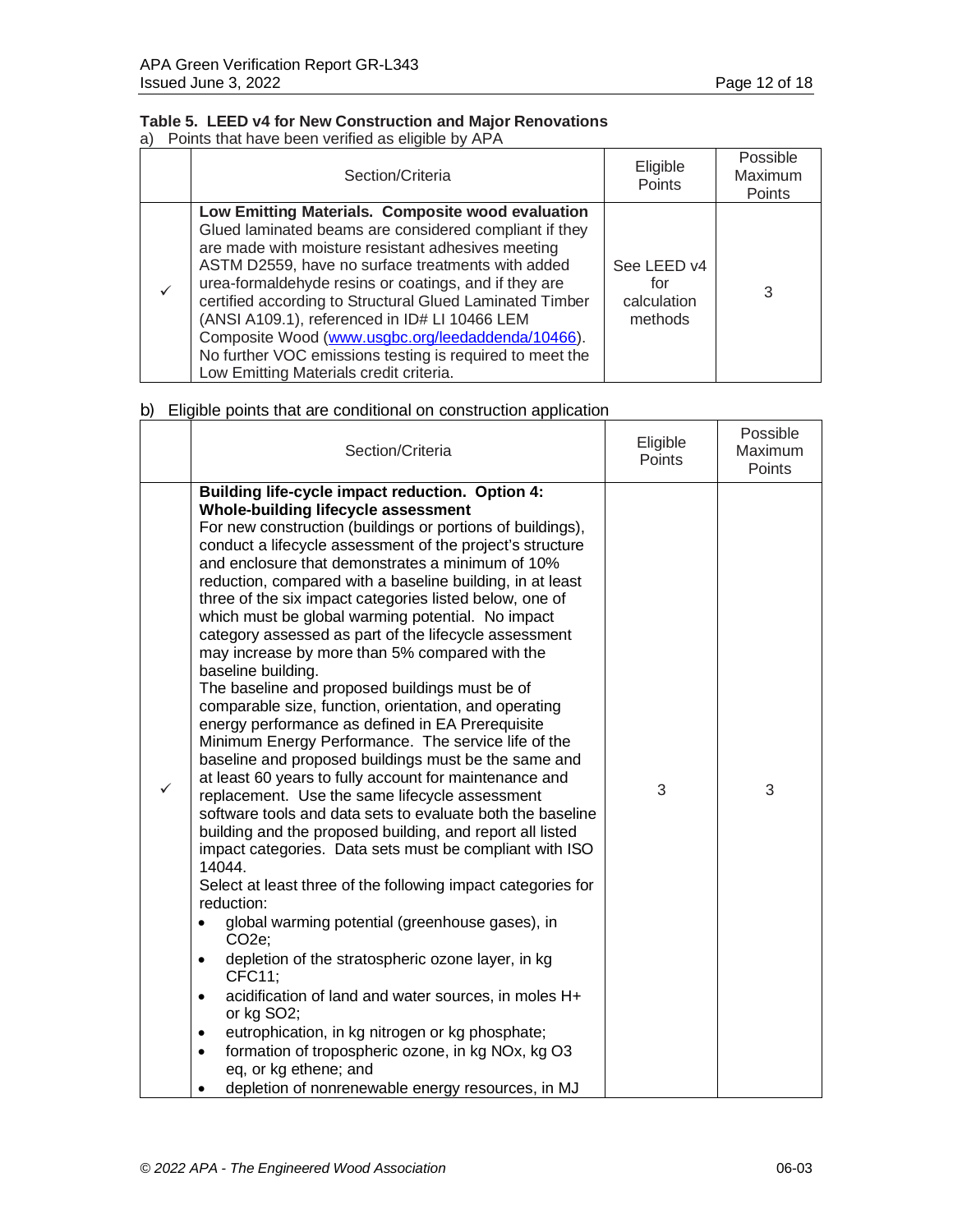|  | Table 5. LEED v4 for New Construction and Major Renovations (Continued) |  |
|--|-------------------------------------------------------------------------|--|
|  | b) Eligible points that are conditional on construction application     |  |

|   | Section/Criteria                                                                                                                                                                                                                                                                                                                                                                                                                                                                                                                                                                                                                                                                                                                                                                                                                                                                                                                                                                                                                                                                                                                                                                                                                                                                                                                                                                                                                                                                                                                                                                                                                                                                                                                                                                                                                                                                                                                                          | Eligible<br>Points | Possible<br>Maximum<br>Points |
|---|-----------------------------------------------------------------------------------------------------------------------------------------------------------------------------------------------------------------------------------------------------------------------------------------------------------------------------------------------------------------------------------------------------------------------------------------------------------------------------------------------------------------------------------------------------------------------------------------------------------------------------------------------------------------------------------------------------------------------------------------------------------------------------------------------------------------------------------------------------------------------------------------------------------------------------------------------------------------------------------------------------------------------------------------------------------------------------------------------------------------------------------------------------------------------------------------------------------------------------------------------------------------------------------------------------------------------------------------------------------------------------------------------------------------------------------------------------------------------------------------------------------------------------------------------------------------------------------------------------------------------------------------------------------------------------------------------------------------------------------------------------------------------------------------------------------------------------------------------------------------------------------------------------------------------------------------------------------|--------------------|-------------------------------|
| ✓ | Building product disclosure and optimization -<br>environmental product declarations. Option 1:<br><b>Environmental Product Declaration</b><br>Use at least 20 different permanently installed products<br>sourced from at least five different manufacturers that<br>meet one of the disclosure criteria below.<br>Product-specific declaration: Products with a publicly<br>$\blacksquare$<br>available, critically reviewed life-cycle assessment<br>conforming to ISO 14044 that have at least a cradle<br>to gate scope are valued as one quarter (1/4) of a<br>product for the purposes of credit achievement<br>calculation<br>Environmental Product Declarations which conform to<br>$\blacksquare$<br>ISO 14025, 14040, 14044, and EN 15804 or ISO<br>21930 and have at least a cradle to gate scope:<br>Industry-wide (generic) EPD -- Products with<br>third-party certification (Type III), including<br>external verification, in which the manufacturer is<br>explicitly recognized as a participant by the<br>program operator are valued as one half (1/2) of<br>a product for purposes of credit achievement<br>calculation.<br>Product-specific Type III EPD -- Products with<br>$\blacksquare$<br>third-party certification (Type III), including<br>external verification in which the manufacturer is<br>explicitly recognized as the participant by the<br>program operator are valued as one whole<br>product for purposes of credit achievement<br>calculation.<br>USGBC approved program - Products that comply<br>٠<br>with other USGBC approved environmental product<br>declaration frameworks.<br>For credit achievement calculation, products sourced<br>(extracted, manufactured, purchased) within 100 miles<br>(160 km) of the project site are valued at 200% of their<br>base contributing cost. Structure and enclosure materials<br>may not constitute more than 30% of the value of<br>compliant building products. | $\frac{1}{4} - 1$  | 1                             |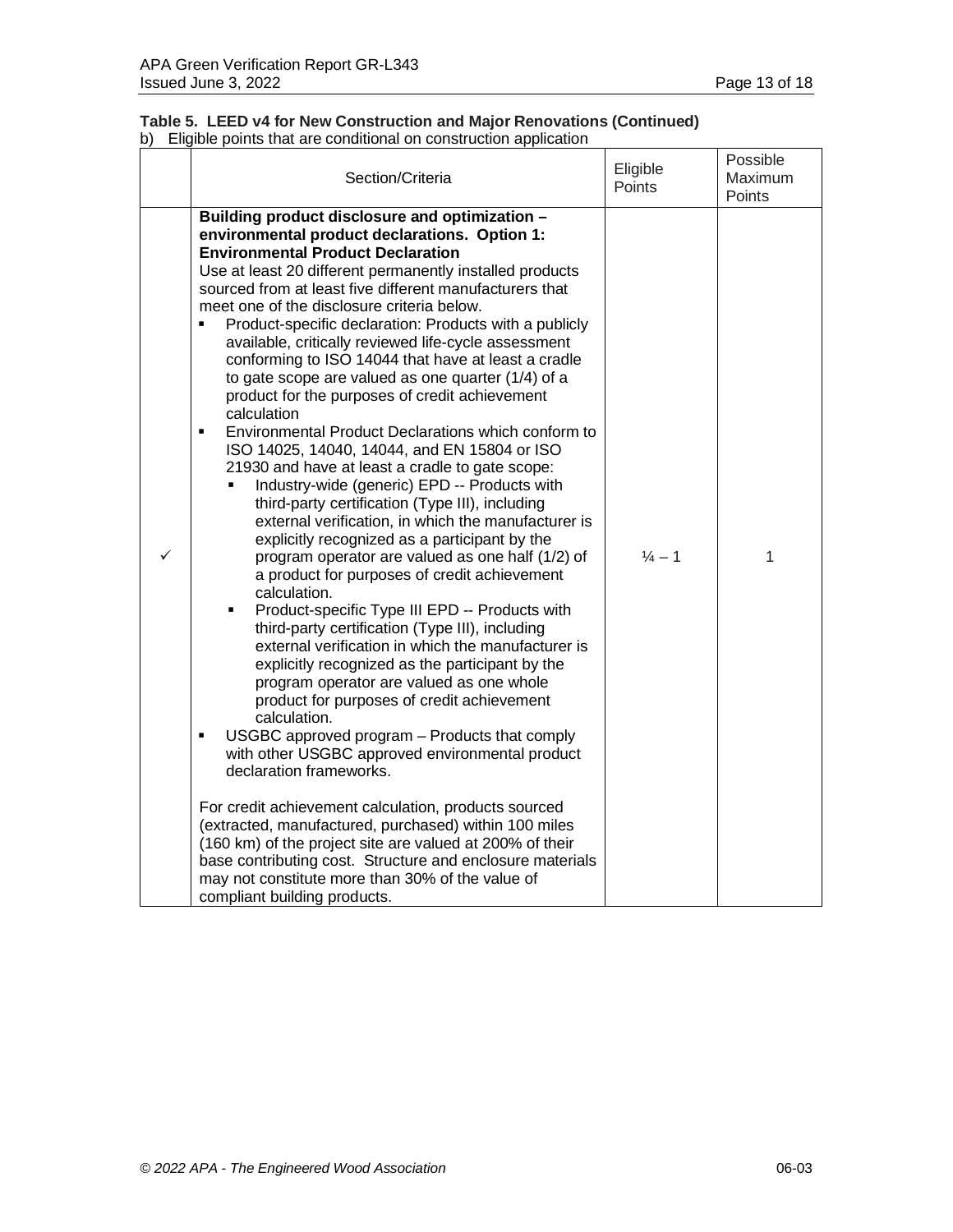# **Table 5. LEED v4 for New Construction and Major Renovations (Continued)**

|              | Section/Criteria                                                                                                                                                                                                                                                                                                                                                                                                                                                                                                                                                                                                                                                                                                                                                                                                                                                                                                                                                                                                                                                                                                                                                                                                                                                                                                                                                                                                             | Eligible<br><b>Points</b> | Possible<br>Maximum<br>Points |
|--------------|------------------------------------------------------------------------------------------------------------------------------------------------------------------------------------------------------------------------------------------------------------------------------------------------------------------------------------------------------------------------------------------------------------------------------------------------------------------------------------------------------------------------------------------------------------------------------------------------------------------------------------------------------------------------------------------------------------------------------------------------------------------------------------------------------------------------------------------------------------------------------------------------------------------------------------------------------------------------------------------------------------------------------------------------------------------------------------------------------------------------------------------------------------------------------------------------------------------------------------------------------------------------------------------------------------------------------------------------------------------------------------------------------------------------------|---------------------------|-------------------------------|
| $\checkmark$ | Building product disclosure and optimization -<br>environmental product declaration. Option 2: Multi-<br>attribute optimization<br>Use products that comply with one of the criteria below<br>for 50%, by cost, of the total value of permanently<br>installed products in the project. Products will be valued<br>as below.<br>Third party certified products that demonstrate impact<br>reduction below industry average in at least three of<br>the following categories are valued at 100% of their<br>cost for credit achievement calculations.<br>global warming potential (greenhouse gases), in<br>CO <sub>2</sub> e;<br>depletion of the stratospheric ozone layer, in kg<br>٠<br>CFC-11;<br>acidification of land and water sources, in moles<br>٠<br>H+ or kg SO2;<br>eutrophication, in kg nitrogen or kg phosphate;<br>Ξ<br>formation of tropospheric ozone, in kg Nox or kg<br>٠<br>ethene; and<br>depletion of nonrenewable energy resources, in<br>٠<br>M.J.<br>USGBC approved program – Products that comply<br>٠<br>with other USGBC approved multi-attribute<br>frameworks.<br>For credit achievement calculation, products sourced<br>(extracted, manufactured, purchased) within 100 miles<br>(160 km) of the project site are valued at 200% of their<br>base contributing cost. Structure and enclosure materials<br>may not constitute more than 30% of the value of<br>compliant building products. | 1                         | 1                             |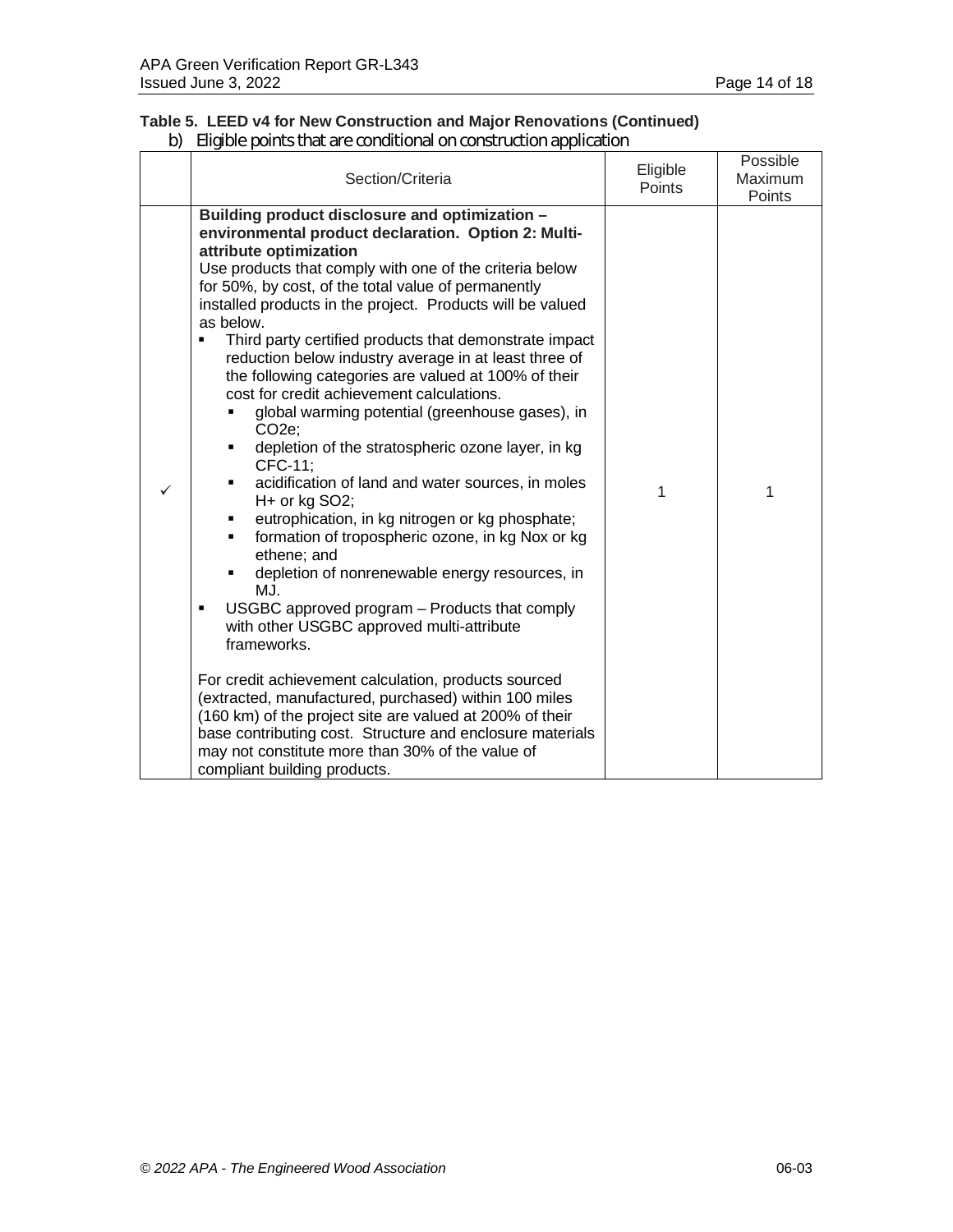#### **Table 5. LEED v4 for New Construction and Major Renovations (Continued)** b) Eligible points that are conditional on construction application

|   | Section/Criteria                                                                                                                                                                                                                                                                                                                                                                                                                                                                                                                                                                                                                                                                                                                                                                                                                                                                                                                                                                                                                                                                                                                                                                                                                                                                                                                                                                                                                                                                                                                                                                                                                                                                                                                                                                                                                                                                                                                                                               | Eligible<br>Points | Possible<br>Maximum<br>Points |
|---|--------------------------------------------------------------------------------------------------------------------------------------------------------------------------------------------------------------------------------------------------------------------------------------------------------------------------------------------------------------------------------------------------------------------------------------------------------------------------------------------------------------------------------------------------------------------------------------------------------------------------------------------------------------------------------------------------------------------------------------------------------------------------------------------------------------------------------------------------------------------------------------------------------------------------------------------------------------------------------------------------------------------------------------------------------------------------------------------------------------------------------------------------------------------------------------------------------------------------------------------------------------------------------------------------------------------------------------------------------------------------------------------------------------------------------------------------------------------------------------------------------------------------------------------------------------------------------------------------------------------------------------------------------------------------------------------------------------------------------------------------------------------------------------------------------------------------------------------------------------------------------------------------------------------------------------------------------------------------------|--------------------|-------------------------------|
| ✓ | Building product disclosure and optimization -<br>sourcing of raw materials. Option 1: Raw material<br>source and extraction reporting<br>Use at least 20 different permanently installed products<br>from at least five different manufacturers that have<br>publicly released a report from their raw material<br>suppliers which include raw material supplier extraction<br>locations, a commitment to long-term ecologically<br>responsible land use, a commitment to reducing<br>environmental harms from extraction and /or<br>manufacturing processes, and a commitment to meeting<br>applicable standards or programs voluntarily that address<br>responsible sourcing criteria.<br>Products sourced from manufacturers with self-<br>declared reports are valued as one half (1/2) of a<br>product for credit achievement.<br>Third-party verified corporate sustainability reports<br>٠<br>(CSR) which include environmental impacts of<br>extraction operations and activities associated with<br>the manufacturer's product and the product's supply<br>chain, are valued as one whole product for credit<br>achievement calculation.<br>For credit achievement calculation, products<br>sourced (extracted, manufactured, and<br>purchased) within 100 miles (160 km) of the<br>project site are valued at 200% of their base<br>contributing cost. For credit achievement<br>calculation, the base contributing cost of<br>individual products compliant with multiple<br>responsible extraction criteria is not permitted to<br>exceed 100% its total actual cost (before regional<br>multipliers) and double counting of single product<br>components compliant with multiple responsible<br>extraction criteria is not permitted and in no case<br>is a product permitted to contribute more than<br>200% of its total actual cost.<br>Structure and enclosure materials may not constitute<br>more than 30% of the value of compliant building<br>products. | $\frac{1}{2}$ to 1 | 1                             |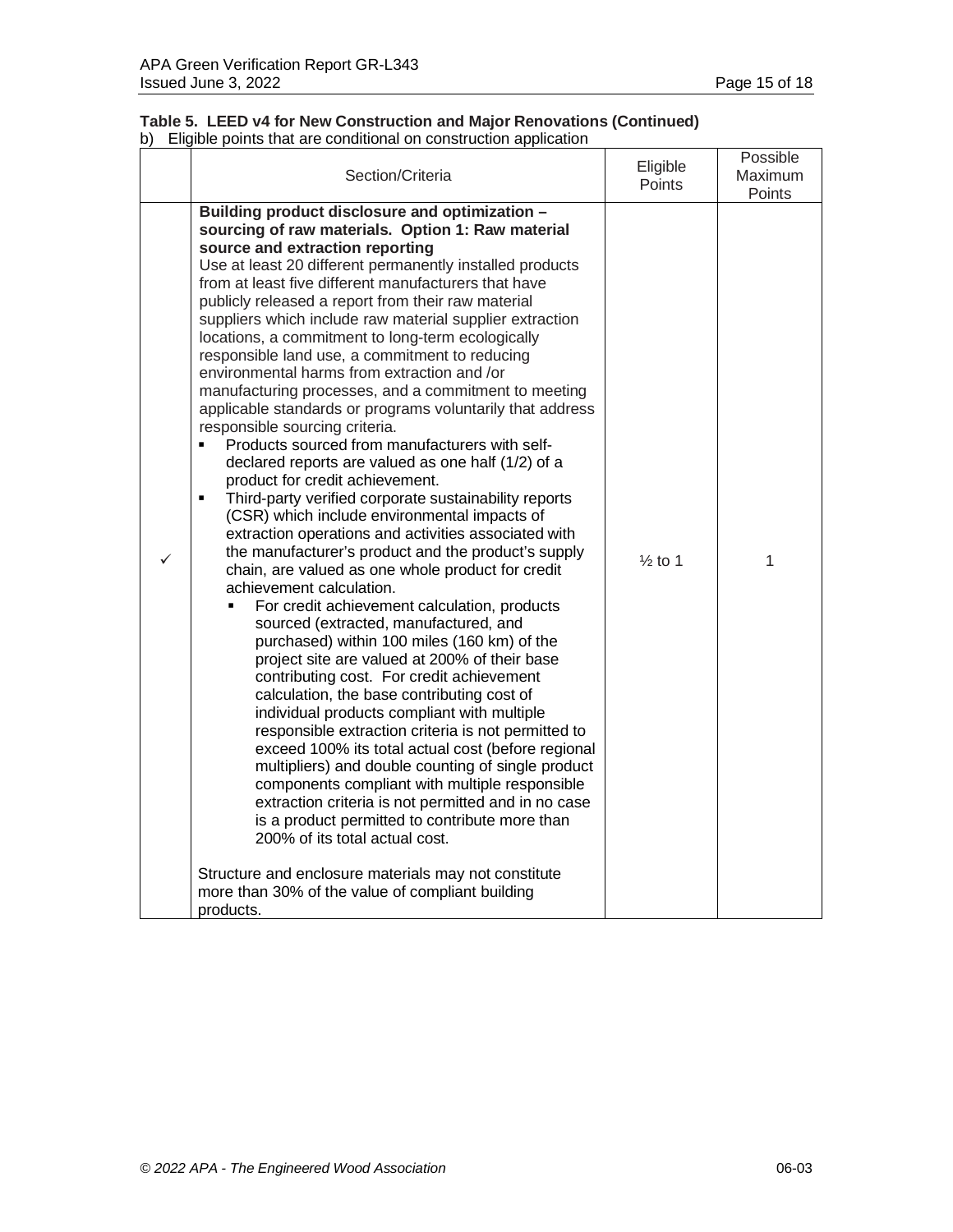### **Table 5. LEED v4 for New Construction and Major Renovations (Continued)** b) Eligible points that are conditional on construction application

| Section/Criteria                                                                                                                                                                                                                                                                                                                                                                                                                                                                                                                                                                                                                                                                                                                                                                                                                                                                                                                                                                                                                                                                                                                                                                                                                                                                                                                                                                               | Eligible<br>Points | Possible<br><b>Maximum</b><br>Points |
|------------------------------------------------------------------------------------------------------------------------------------------------------------------------------------------------------------------------------------------------------------------------------------------------------------------------------------------------------------------------------------------------------------------------------------------------------------------------------------------------------------------------------------------------------------------------------------------------------------------------------------------------------------------------------------------------------------------------------------------------------------------------------------------------------------------------------------------------------------------------------------------------------------------------------------------------------------------------------------------------------------------------------------------------------------------------------------------------------------------------------------------------------------------------------------------------------------------------------------------------------------------------------------------------------------------------------------------------------------------------------------------------|--------------------|--------------------------------------|
| Building product disclosure and optimization -<br>sourcing of raw materials. Option 2: leadership<br>extraction practice<br>Use products that meet the responsible extraction criteria<br>below for at least 25%, by cost, of the total value of<br>permanently installed building products in the project.<br>Wood products. Wood products must be certified by<br>the Forest Stewardship Council or USGBC-approved<br>equivalent. Products meeting wood products criteria<br>are valued at 100% of their cost for the purposes of<br>credit achievement calculation.<br>Pilot Alternative Compliance Path - Legal Wood:<br>٠<br>Wood products from Certified Sources as defined by<br>ASTM D7612-10 are valued at 100% of their cost for<br>purposes of credit achievement calculation if the<br>following two conditions are also met:<br>100% of all wood is verified to be from Legal<br>(non-controversial) Sources as defined by ASTM<br>D7612-10. These components include at a<br>minimum, structural framing and general<br>dimensional framing, flooring, sub-flooring, wood<br>doors and finishes.<br>70% (based on cost) of all wood used on the<br>٠<br>project is from Responsible Sources as defined<br>by ASTM D7612-10. These components include<br>at a minimum, structural framing and general<br>dimensional framing, flooring, sub-flooring, wood<br>doors and finishes. | 1                  | 1                                    |
| For credit achievement calculation, products sourced<br>(extracted, manufactured, and purchased) within 100<br>miles (160 km) of the project site are valued at 200% of<br>their base contributing cost. For credit achievement<br>calculation, the base contributing cost of individual<br>products compliant with multiple responsible extraction<br>criteria is not permitted to exceed 100% its total actual<br>cost (before regional multipliers) and double counting of<br>single product components compliant with multiple<br>responsible extraction criteria is not permitted and in no<br>case is a product permitted to contribute more than 200%<br>of its total actual cost.<br>Structure and enclosure materials may not constitute<br>more than 30% of the value of compliant building<br>products.                                                                                                                                                                                                                                                                                                                                                                                                                                                                                                                                                                             |                    |                                      |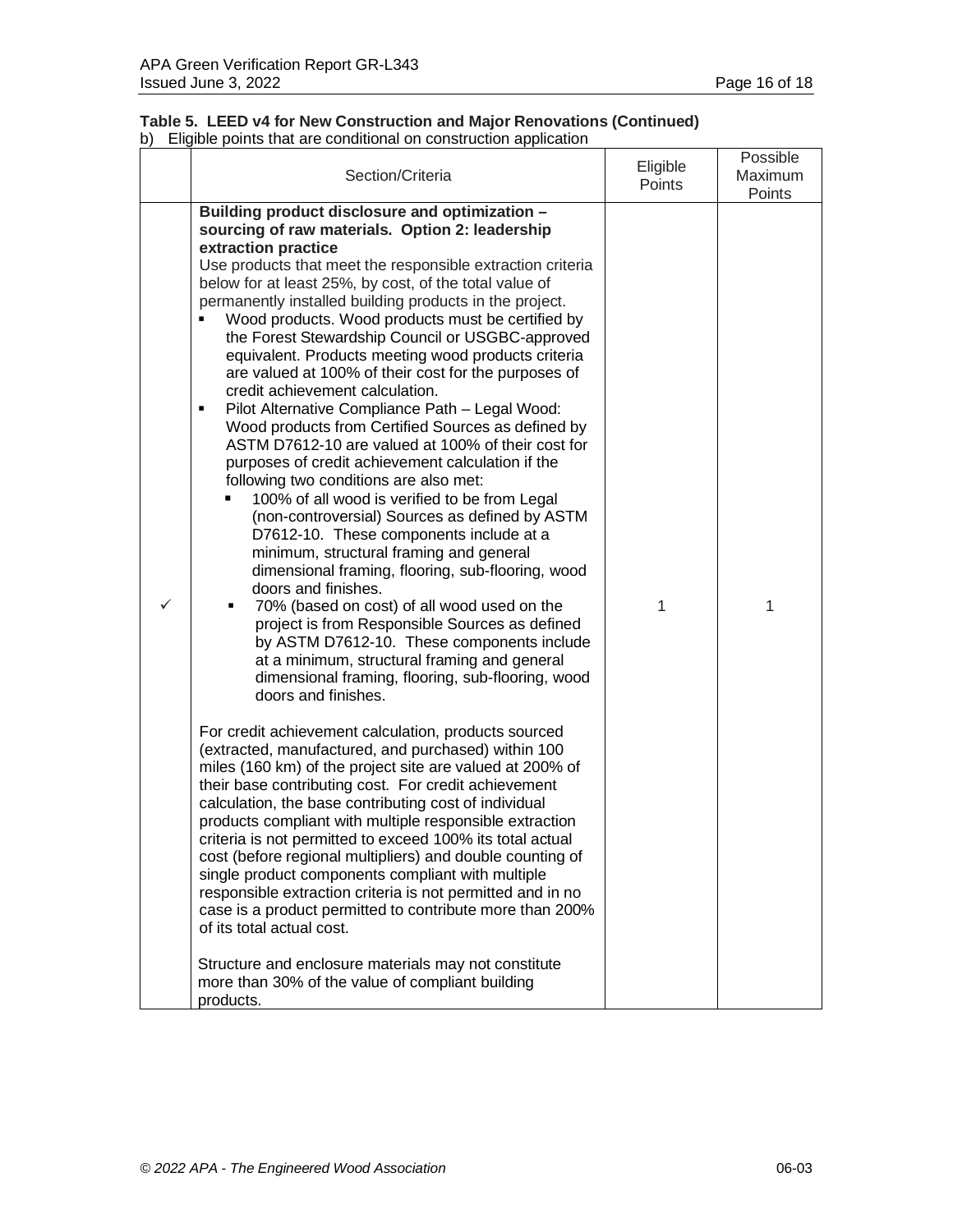## **Table 6. 2009 LEED for New Construction and Major Renovations and 2009 LEED Canada for New Construction and Major Renovations**

#### a) Points that have been verified as eligible by APA

| Section/Criteria                                                                                                                                                                                                                                                                                                                                                                                                                                                                                                                         | Eligible<br>Points | Possible<br>Maximum<br>Points |
|------------------------------------------------------------------------------------------------------------------------------------------------------------------------------------------------------------------------------------------------------------------------------------------------------------------------------------------------------------------------------------------------------------------------------------------------------------------------------------------------------------------------------------------|--------------------|-------------------------------|
| IEQ 4.4: Low Emitting Materials: Glued laminated<br>beams are considered compliant if they are made with<br>moisture resistant adhesives meeting ASTM D2559,<br>have no surface treatments with added urea-<br>formaldehyde resins or coatings, and if they are certified<br>according to Structural Glued Laminated Timber (ANSI<br>A109.1), referenced in ID# LI 10466 LEM Composite<br>Wood (www.usgbc.org/leedaddenda/10466). No further<br>VOC emissions testing is required to meet the Low<br>Emitting Materials credit criteria. |                    |                               |

|   | Section/Criteria                                                                                                                                                                                                                                                                                                                                                                                                                                                                                                                                                                                                                                                                                                                                                                                                                                                                                                                                                                                                               | Eligible<br><b>Points</b>                     | Possible<br>Maximum<br><b>Points</b>          |
|---|--------------------------------------------------------------------------------------------------------------------------------------------------------------------------------------------------------------------------------------------------------------------------------------------------------------------------------------------------------------------------------------------------------------------------------------------------------------------------------------------------------------------------------------------------------------------------------------------------------------------------------------------------------------------------------------------------------------------------------------------------------------------------------------------------------------------------------------------------------------------------------------------------------------------------------------------------------------------------------------------------------------------------------|-----------------------------------------------|-----------------------------------------------|
|   | MR 5: Regional Materials: Use building materials or<br>products that have been extracted, harvested or<br>recovered, as well as manufactured, within 500 miles of<br>the project site for a minimum of 20% or 30%, based on<br>cost, of the total material value <sup>(a)</sup>                                                                                                                                                                                                                                                                                                                                                                                                                                                                                                                                                                                                                                                                                                                                                | 1 point for<br>20% and 2<br>points for<br>30% | 1 point for<br>20% and 2<br>points for<br>30% |
| ✓ | MR 7: Certified Wood: Use a minimum of 50% (based<br>on cost) of wood-based materials and products that are<br>certified in accordance with the FSC principles and<br>criteria, for wood building components<br>Pilot Alternative Compliance Path - Legal Wood:<br>Wood products from Certified Sources as defined by<br>ASTM D7612-10 are valued at 100% of their cost for<br>purposes of credit achievement calculation if the<br>following two conditions are also met:<br>100% of all wood is verified to be from Legal<br>(non-controversial) Sources as defined by ASTM<br>D7612-10. These components include at a<br>minimum, structural framing and general<br>dimensional framing, flooring, sub-flooring, wood<br>doors and finishes.<br>70% (based on cost) of all wood used on the<br>٠<br>project is from Responsible Sources as defined<br>by ASTM D7612-10. These components include<br>at a minimum structural framing and general<br>dimensional framing, flooring, sub-flooring, wood<br>doors and finishes. | 1                                             | 1                                             |